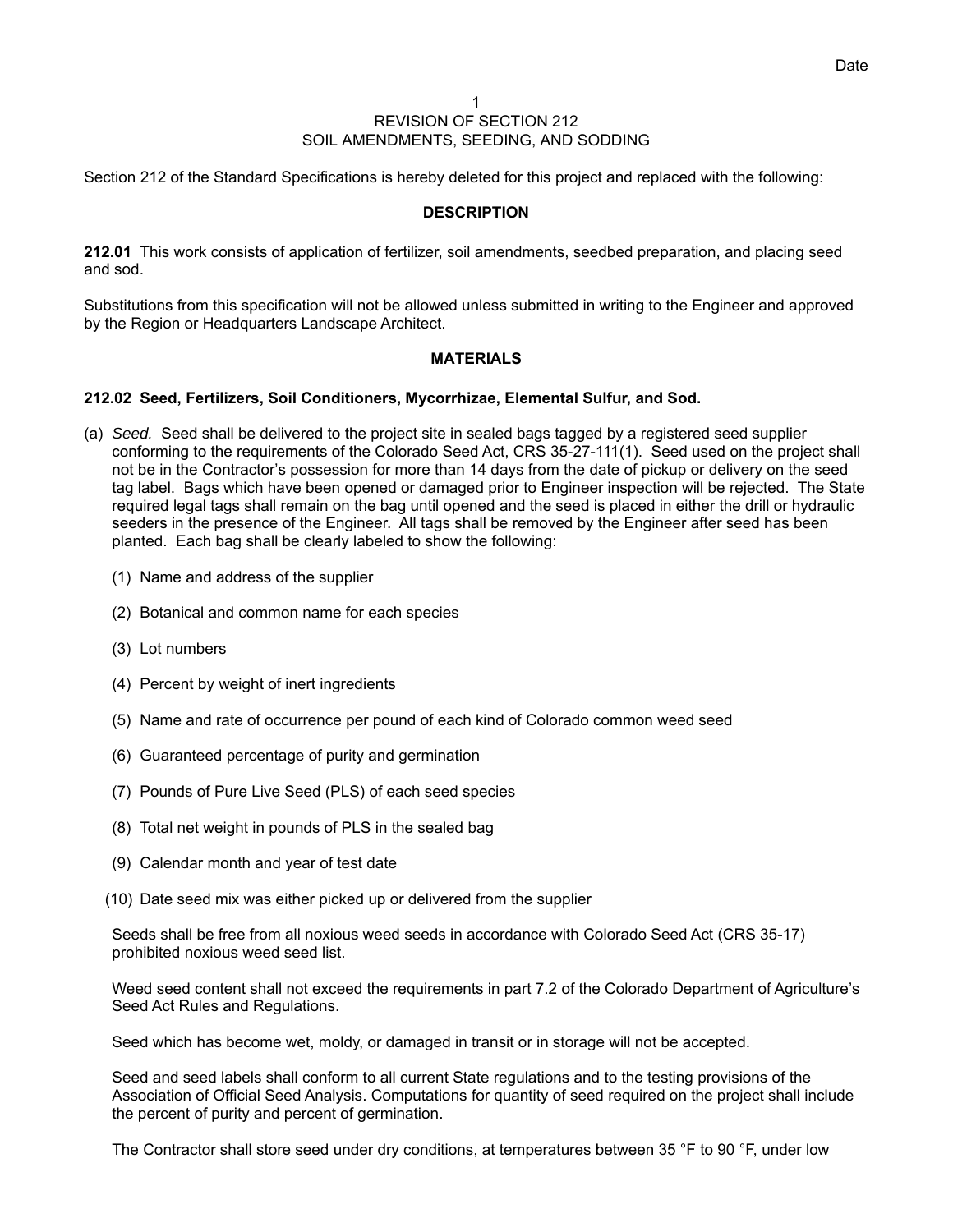humidity and out of direct sunlight. The Contractor shall provide the location of where seed is stored and access to stored seed locations to the Engineer. Seed stored by the Contractor for longer than 14 days will be rejected.

(b) *Organic Fertilizer*. Fertilizer derived directly from plant or animal sources shall conform to Colorado Revised Fertilizer Rules 8 CCR 1202-4. Fertilizer shall be uniform in composition and shall be delivered to the site in the original, unopened containers, each bearing the manufacturer's name, address, and nutrient analysis. Fertilizer bags (containers) which arrive at the project site opened, damaged, or lacking a label will be rejected. Bulk shipments such as tote bags will be rejected. Fertilizer which becomes caked or damaged will not be accepted. Fertilizer shall be stored according to manufacturer's recommendations in a dry area where the fertilizer will not be damaged.

Verification tests may be conducted by CDOT on grab samples of organic fertilizer delivered to the site to determine the reliability of bag label analysis and for ingredients which are injurious to plants. If a product of any supplier is found to consistently deviate from the bag level analysis, the acceptance of that product will be discontinued. Copies of the failing test reports will be furnished to the Colorado State Board of Agriculture for appropriate action under the "Colorado Fertilizer Law".

Fertilizer shall be supplied in one of the following physical forms:

- (1) A dry free-flowing granular fertilizer, suitable for application by agricultural fertilizer spreader.
- (2) A homogeneous pellet, suitable for application by agricultural fertilizer spreader. Pellet size shall be 2 mm or smaller when Seeding (Native) Hydraulic is shown on the plans.
- (3) A soluble form that will permit complete suspension of insoluble particles in water, suitable for application by power sprayer.

The application rate of the organic fertilizer shall be either as high or low nitrogen (N) fertilizer as shown on the plans.

High N organic fertilizer chemical analysis shall conform to Table 212-1.

| Ingredient            | Range   | <b>Test Method</b>                                |
|-----------------------|---------|---------------------------------------------------|
| $7 - 10$              |         | AOAC Official Method 993.13                       |
| Nitrogen $(N)$ $(\%)$ |         | Nitrogen (Total) in Fertilizers Combustion Method |
| Phosphorus (P) (%)    | $2 - 8$ | AOAC Official Method 960.03                       |
|                       |         | Phosphorus (Available) in Fertilizers             |
|                       | $1 - 8$ | AOAC Official Method 983.02                       |
| Potassium (K) (%)     |         | Potassium in Fertilizers                          |

**Table 212-1 Chemical Analysis for High N Fertilizer**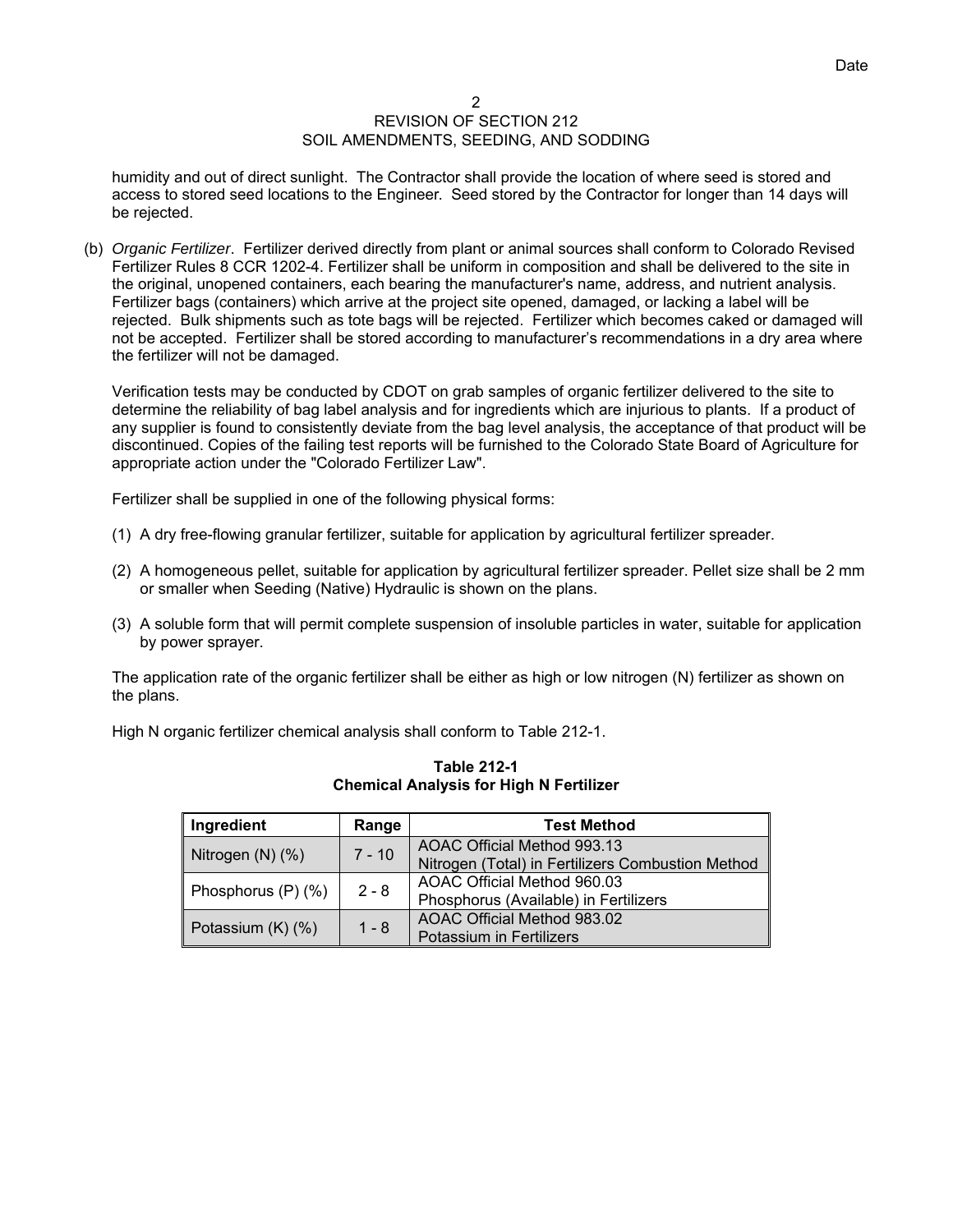Low N organic fertilizer chemical analysis shall conform to Table 212-2.

| Ingredient            | Range   | <b>Test Method</b>                                |
|-----------------------|---------|---------------------------------------------------|
| $2 - 5$               |         | AOAC Official Method 993.13                       |
| Nitrogen $(N)$ $(\%)$ |         | Nitrogen (Total) in Fertilizers Combustion Method |
| Phosphorus (P) (%)    | $3 - 8$ | AOAC Official Method 960.03                       |
|                       |         | Phosphorus (Available) in Fertilizers             |
|                       | $1 - 8$ | AOAC Official Method 983.02                       |
| Potassium (K) (%)     |         | <b>Potassium in Fertilizers</b>                   |

# **Table 212-2 Chemical Analysis for Low N Fertilizer**

Organic fertilizers shall conform to Table 212-3.

**Table 212-3 Organic Fertilizer Properties** 

| l Criteria                 | Range      |
|----------------------------|------------|
| Moisture content by weight | $\leq 6\%$ |

(c) *Compost (Mechanically Applied).* Compost shall be suitable for use in Erosion Log (Type 2) and permanent seeding applications. Compost shall not contain visible refuse, other physical contaminants, or substances considered harmful to plant growth. Compost shall be used in accordance with all applicable EPA 40 CFR 503 standards for Class A biosolids including the time and temperature standards. Materials that have been treated with chemical preservatives as a compost feedstock will not be permitted.

The Contractor shall provide material that has been aerobically composted in a facility permitted by the Colorado Department of Public Health and Envir**op**ent (CDPHE) Solid Waste Regulations to produce or sell compost in accordance with House Bill (HB) 118<sup>1</sup>. If the compost producer is permitted under the CCR 1202-3, the producer shall provide a letter certifying that their facility operates exempt from the Solid Waste Regulations from CDPHE. Compost shall be from a producer that participates in the United States Composting Council's (USCC) Seal of Testing Assurance (STA) program. The Department will only accept STA approved compost that is tested in accordance with the USCC Test Methods for Examining of Composting and Compost (TMECC) manual.

Verification tests may be conducted by CDOT on grab samples of compost delivered to the site to determine the gradation and physical properties. Testing may be done for indication of ingredients which are injurious to plants. Sampling procedures will follow the STA 02.01 Field Sampling of Compost Materials and 02.01-B Selection of Sampling Locations for Windrows and Piles. If a product is found to consistently deviate from the gradation and property analysis, the acceptance of that product will be discontinued. Copies of the failing test reports will be furnished to the USCC.

1. Compost for permanent seeding soil conditioner locations onsite and application rates shall be as shown on the plans.

Compost (Mechanically Applied) for permanent seeding shall meet the gradation and physical properties as shown in Table 212-4 and Table 212-5. The Contractor shall provide a written explanation for compost tested parameters not within the acceptable requirements for review and consideration.

The Contractor shall provide documentation from the composting facility confirming that the material has been tested in accordance with USCC TMECC.

Organic matter in compost shall be no more than 2 inches in length.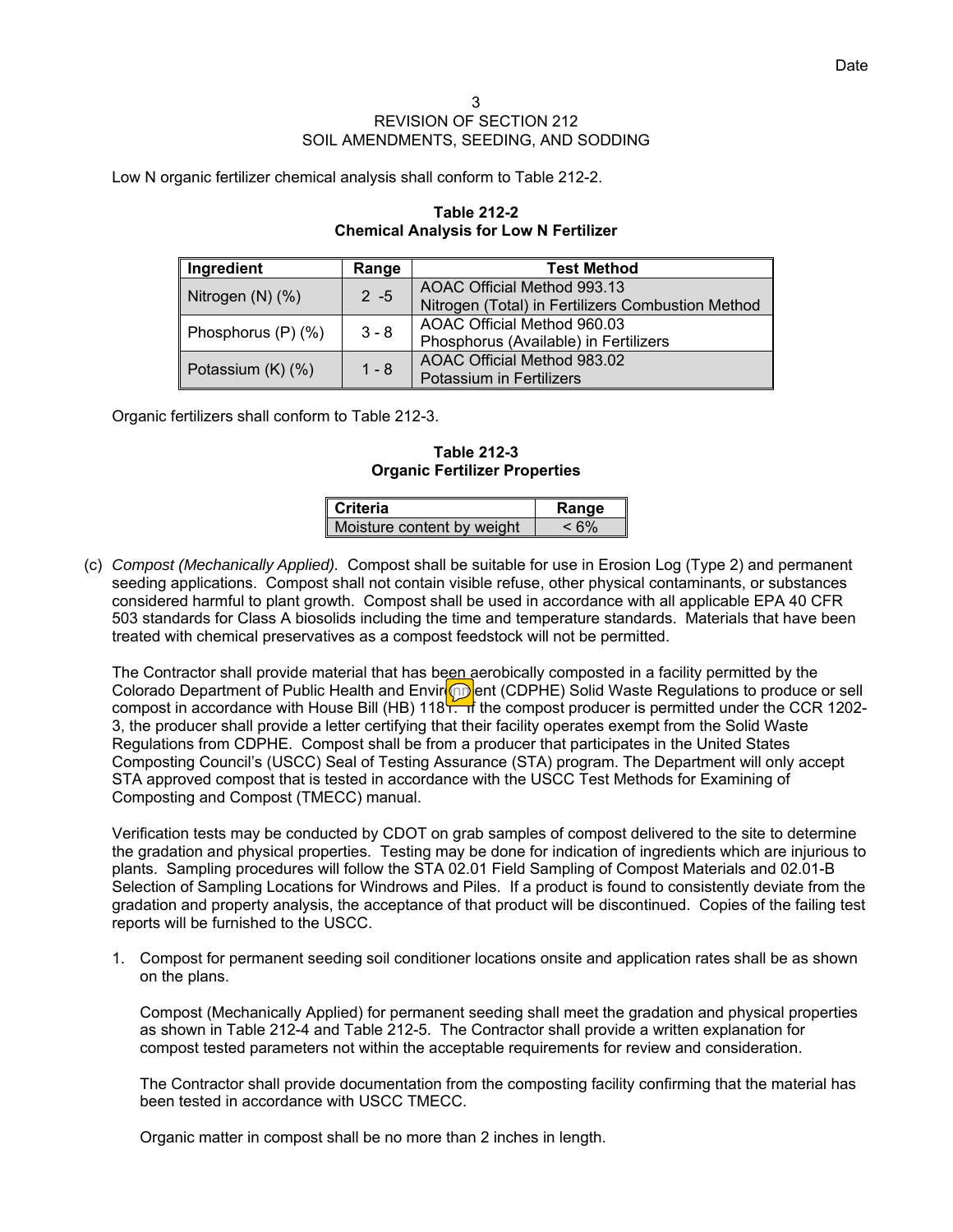# **Table 212-4 Gradation for Permanent Seeding Compost**

|                  |                |         | <b>Percent Passing</b>                                               |
|------------------|----------------|---------|----------------------------------------------------------------------|
| Sieve Size       | <b>Minimum</b> | Maximum | <b>Test Method</b>                                                   |
| $25.0$ mm $(1")$ | 100            |         |                                                                      |
| 19.0 mm $(3/4")$ | 90             | 100     | TMECC 02.02-B, "Sample Sieving<br>for Aggregate Size Classification" |
| 6.25 mm $(1/4")$ | 70             | 100     |                                                                      |

Note: Compost shall be from a producer that participates in the USCC STA program.

| Table 212-5                                     |  |
|-------------------------------------------------|--|
| <b>Properties for Permanent Seeding Compost</b> |  |

| <b>Compost Parameters</b>                                                        | <b>Reported as</b>                                                                                                                                                                                 | <b>Requirements</b>        | <b>Test Method</b>                                              |
|----------------------------------------------------------------------------------|----------------------------------------------------------------------------------------------------------------------------------------------------------------------------------------------------|----------------------------|-----------------------------------------------------------------|
| pH                                                                               | pH units                                                                                                                                                                                           | $6.0 - 8.0$                | <b>TMECC 04.11-A</b>                                            |
| Soluble Salts<br>(Electrical Conductivity)                                       | dS/m (mmhos/cm)                                                                                                                                                                                    | < 5.0                      | <b>TMECC 04.10-A</b>                                            |
| <b>Moisture Content</b><br>Organic Matter Content                                | %, wet weight basis<br>%, dry weight basis                                                                                                                                                         | 10% - 65%<br>$20\% - 50\%$ | <b>TMECC 03.09-A</b><br><b>TMECC 05.07-A</b>                    |
| Carbon to Nitrogen<br>Ratio (C:N)                                                |                                                                                                                                                                                                    | < 15:1                     |                                                                 |
| Man-made Inert<br>Contamination<br>(plastic, concrete,<br>ceramics, metal, etc.) | %, dry weight basis                                                                                                                                                                                | $< 1\%$                    | <b>TMECC 03.08-A</b>                                            |
| Stability (respirometry)                                                         | mg CO <sub>2</sub> -C per g TS per day<br>mg CO <sub>2</sub> -C per g OM per day                                                                                                                   | 8 or below                 | <b>TMECC 05.08-B</b>                                            |
| Select Pathogens and<br>weed free                                                | (PASS/FAIL) Limits:<br>Salmonella < 3 MPN/4grams of TS, or<br>Coliform Bacteria < 1000 MPN/gram                                                                                                    | Pass                       | <b>TMECC 07.01-B</b><br>Fecal Coliforms, or<br>07.02 Salmonella |
| <b>Trace Metals</b>                                                              | (PASS/FAIL)<br>Limits (mg $kg^{-1}$ , dw basis):<br>Arsenic (As) 41, Cadmium (Cd) 39,<br>Copper (Cu)1500, Lead (Pb) 300,<br>Mercury (Hg) 17, Nickel (Ni) 420,<br>Selenium (Se) 100, Zinc (Zn) 2800 | Pass                       | <b>TMECC 04.06</b>                                              |
| Maturity (Bioassay)<br>Percent Emergence<br><b>Relative Seedling Vigor</b>       | %, (average)<br>%, (average)                                                                                                                                                                       | $>80\%$<br>$> 80\%$        | <b>TMECC 05.05-A</b>                                            |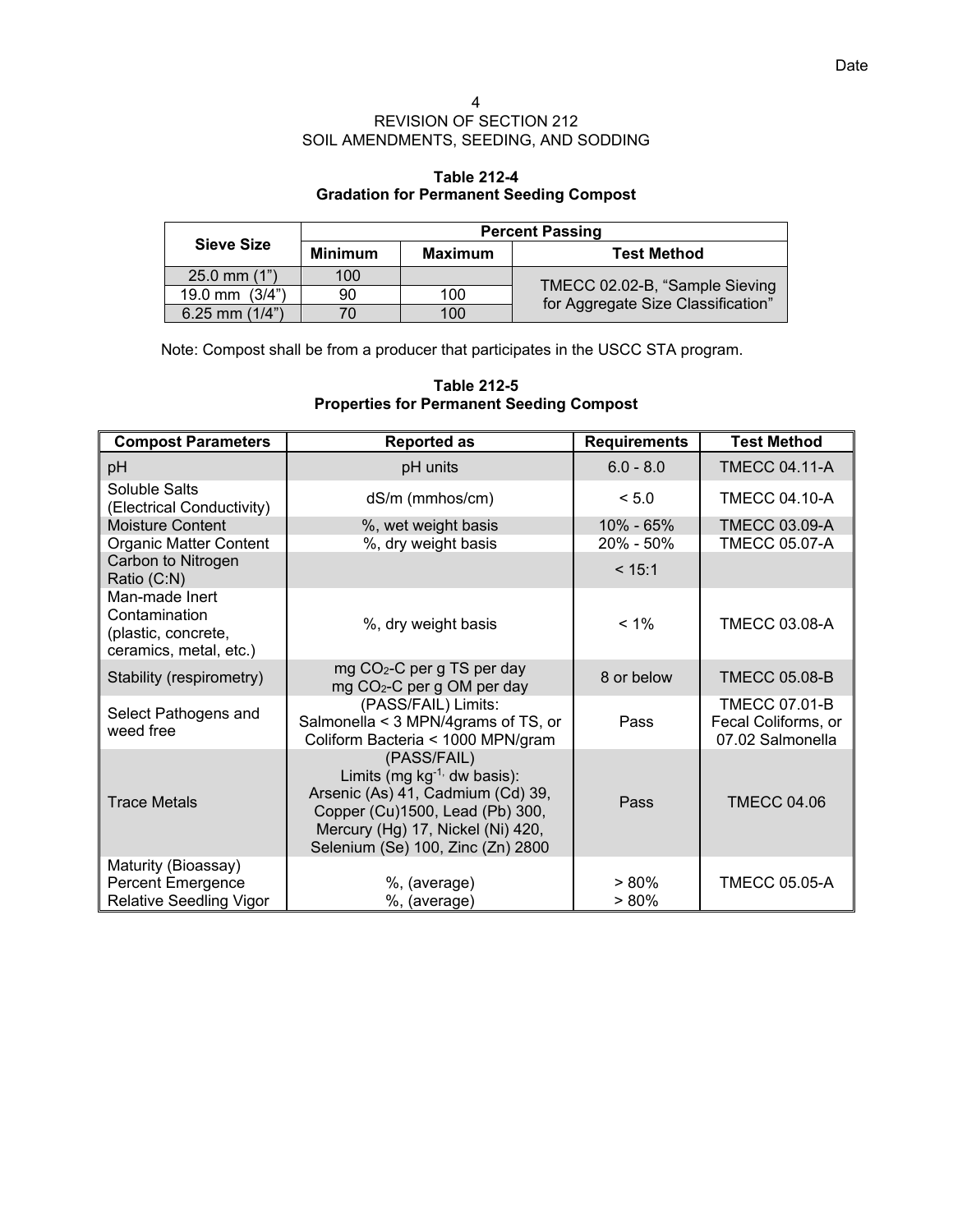2. Compost for Erosion Log (Type 2) shall meet the gradation and physical properties as shown in Table 212-6 and Table 212-7.

|                   |                |                | <b>Percent Passing</b>                                               |
|-------------------|----------------|----------------|----------------------------------------------------------------------|
| Sieve Size        | <b>Minimum</b> | <b>Maximum</b> | <b>Test Method</b>                                                   |
| $75.0$ mm $(3")$  |                | 100            |                                                                      |
| $25.0$ mm $(1")$  | 90             | 100            | TMECC 02.02-B, "Sample Sieving for<br>Aggregate Size Classification" |
| $9.5$ mm $(3/8")$ | 10             | 50             |                                                                      |

# **Table 212-6 Gradation for Erosion Log (Type 2) Compost**

Note: Organic matter for erosion log compost shall be no more than 4 inches in length. Compost shall be from a producer that participates in the USCC STA program.

**Compost Parameters | Reported as All Requirements | Test Method in the Reported as All Requirements | Test Method** pH **bH pH units**  $\vert$  6.0 - 8.5 TMECC 04.11-A Soluble Salts (Electrical Conductivity) dS/m (mmhos/cm) < 5.0 TMECC 04.10-A Moisture Content %, wet weight basis < 60% TMECC 03.09-A Organic Matter Content %, dry weight basis 25% - 100% TMECC 05.07-A Man-made Inert **Contamination** (plastic, concrete, ceramics, metal, etc.) %, dry weight basis < 0.5% TMECC 03.08-A Stability (respirometry) mg CO<sub>2</sub>-C per g TS per day mg CO<sub>2</sub>-C per g TS per day<br>mg CO<sub>2</sub>-C per g OM per day M/A TMECC 05.08-B Select Pathogens and weed free (PASS/FAIL) Limits: Salmonella < 3 MPN/4grams of TS, or Coliform Bacteria < 1000 MPN/gram Pass TMECC 07.01-B Fecal Coliforms, or 07.02 Salmonella Trace Metals (PASS/FAIL) Limits (mg  $kg^{-1}$ , dw basis): Arsenic (As) 41, Cadmium (Cd) 39, Copper (Cu)1500, Lead (Pb) 300, Mercury (Hg) 17, Nickel (Ni) 420, Selenium (Se) 100, Zinc (Zn) 2800 Pass **F** TMECC 04.06 Maturity (Bioassay) Percent Emergence %, (average) N/A TMECC 05.05-A Relative Seedling Vigor |  $\%$ , (average) N/A

# **Table 212-7 Properties for Erosion Log (Type 2) Compost**

(d) *Biotic Soil Amendments (Hydraulically Applied*). Soil amendments shall be a combination of natural fibers, growth stimulants, and other biologically active material designed to improve seed germination and vegetation establishment as shown in Table 212-8. Biotic soil amendments shall be pre-packaged in ultraviolet and weather resistant packaging and labeled from the manufacturer. Bags (containers) which arrive at the project site opened, damaged, or lacking a label will be rejected. Bulk shipments such as tote bags will be rejected. Biotic soil amendments shall be stored in locations not exceeding 80 °F. Acceptance of material shall be subject to the requirements of the Department's Approved Product List (APL).

The application rate of the biotic soil amendments shall be in accordance with the rates shown on the plans. Use of tacking agent (guar) shall be in accordance with Section 213. It shall be used as a wetting agent at a rate of 30 pounds per acre. Biotic soil amendments shall provide a continuous and uniform cover and shall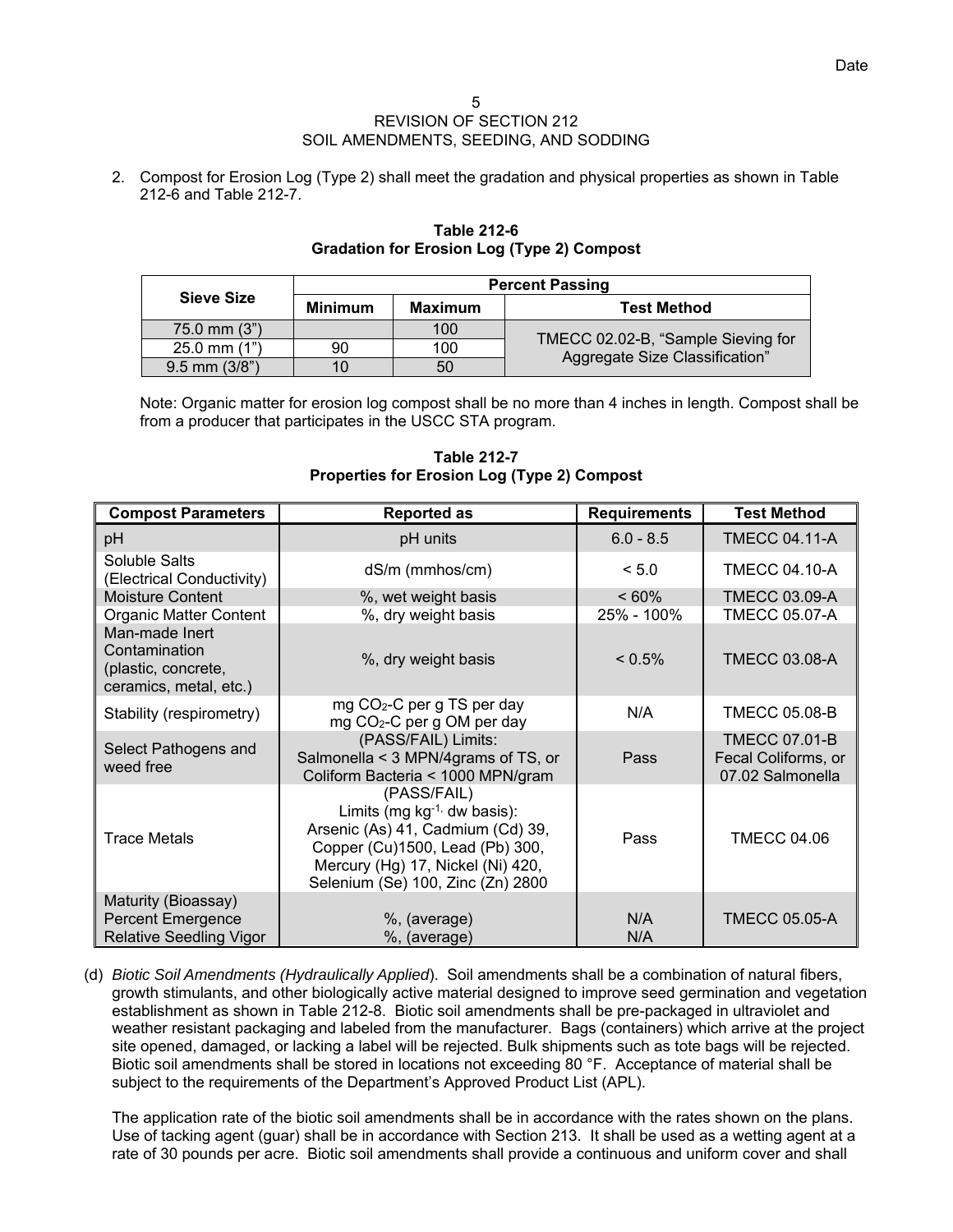consist of one of the components in Table 212-8 and all of the performance and physical properties in Table 212-9.

## **Table 212-8 Required Percentage Ranges of Biotic Soil Amendments**

| <b>Components</b>                                                                                                                           | Units               | Requirement |
|---------------------------------------------------------------------------------------------------------------------------------------------|---------------------|-------------|
| Professional grade sphagnum peat moss or compost<br>that meets the Seal of Testing Assurance Program of the<br><b>US Composting Council</b> | %, dry weight basis | > 41%       |
| Mechanically processed straw consisting of weed free<br>agricultural straw or flexible flax fiber                                           | %, dry weight basis | $< 57\%$    |

### **Table 212-9 Performance and Physical Requirements of Biotic Soil Amendments**

| <b>Parameters</b>                                                                                   | <b>Reported as</b>  | <b>Requirement</b> | <b>Test Method</b>  |  |
|-----------------------------------------------------------------------------------------------------|---------------------|--------------------|---------------------|--|
| pH                                                                                                  | pH units            | $5.0 - 6.0$        | <b>ASTM D1293</b>   |  |
| Moisture content                                                                                    | %, wet weight basis | 10% - 50%          | <b>ASTM D 2974</b>  |  |
| Organic matter content                                                                              | %, dry weight basis | > 85%              | ASTM D586           |  |
| Carbon Nitrogen Ratio                                                                               | Ratio C:N           | < 38:1             | <b>ASTM E1508</b>   |  |
| Man-made inert contamination                                                                        | %, dry weight basis | $< 1.0\%$          |                     |  |
| <b>Acute Toxicity</b>                                                                               | (Pass/Fail)         | Pass (non-toxic)   | <b>ASTM 7101 or</b> |  |
|                                                                                                     |                     |                    | EPA Method 2021.0   |  |
| Vegetative Minimum                                                                                  |                     | >400%              | <b>ASTM 7322</b>    |  |
| The Contractor shall provide a CTR with independent laboratory analysis for the required parameters |                     |                    |                     |  |
| in accordance with subsection 106.13.                                                               |                     |                    |                     |  |

(e) *Humate*. The Contractor shall provide a screened dry granular form of organic humic and fulvic acid substance. Humate shall be pre-packaged and labeled from the manufacturer. Bags (containers) which arrive at the project site opened, damaged, or lacking label will be rejected. Bulk shipments such as tote bags will be rejected. Humate shall be stored in locations not exceeding 80 °F. Humate shall be provided in accordance with the rates shown on the plans. Product shall conform to the parameters in Table 212-10 and Table 212-11.

## **Table 212-10 Screened Size Requirements for Humate**

| <b>Seeding Method</b>                                     | <b>Reported as</b> | <b>Requirement</b> |
|-----------------------------------------------------------|--------------------|--------------------|
| Seeding (Native) Drill, Hydraulic and<br><b>Broadcast</b> | inches             | < 1/4              |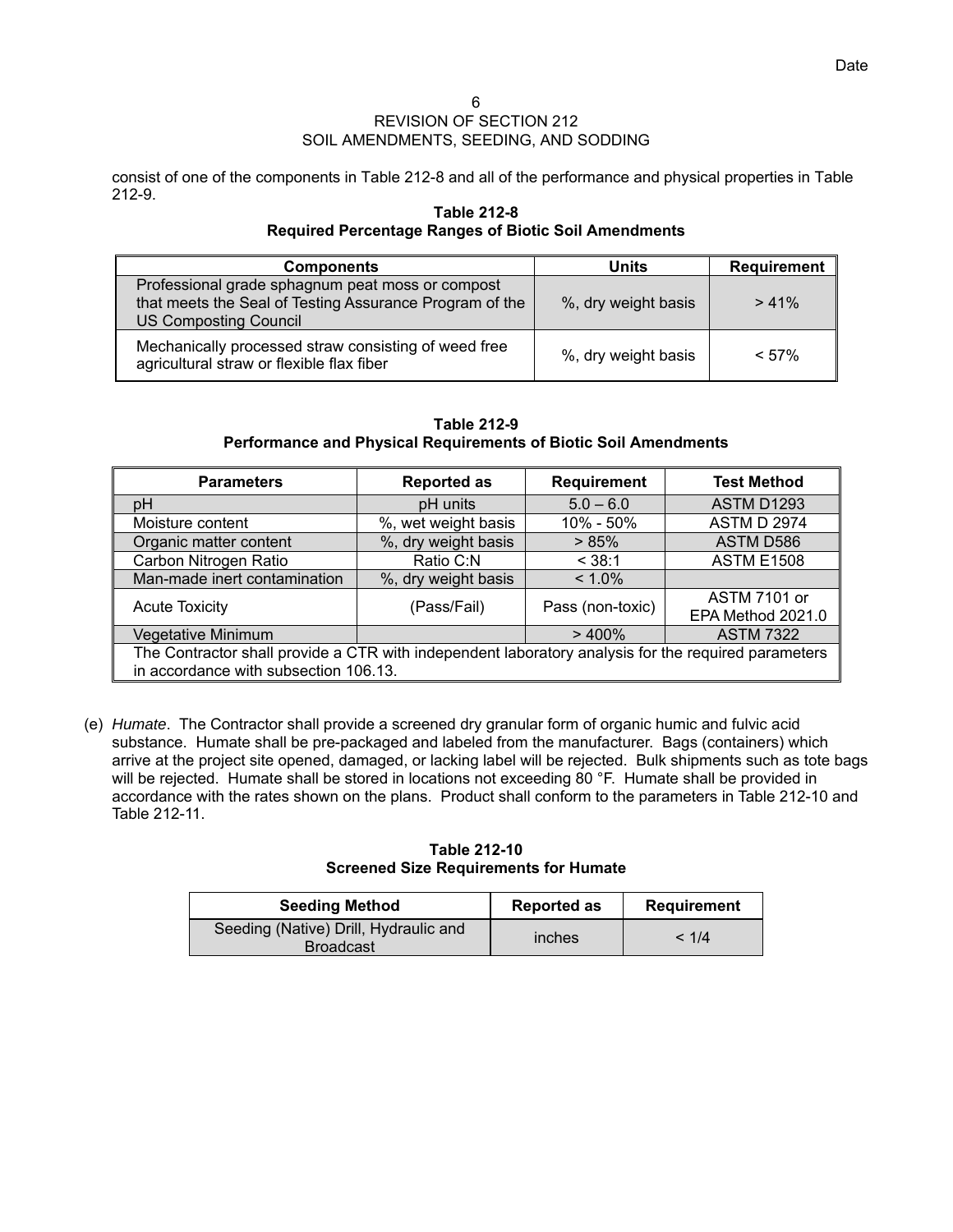# **Table 212-11 Performance and Physical Requirements of Humate**

| <b>Parameters</b>                                                                                                                            | <b>Reported as</b>  | <b>Requirement</b> | <b>Test Method</b>                                |
|----------------------------------------------------------------------------------------------------------------------------------------------|---------------------|--------------------|---------------------------------------------------|
| pH                                                                                                                                           | pH units            | $3.0 - 4.0$        | <b>ASTM D1293</b>                                 |
| <b>Acute Toxicity</b>                                                                                                                        | Pass / Fail         | Non Toxic          | ASTM 7101 or EPA<br>Method 2021 or 2002           |
| <b>Humic and Fulvic Acids</b>                                                                                                                | %, dry weight basis | > 70%              | A & L Western method;<br>total alkali extractable |
| <b>Carbon Content</b>                                                                                                                        | %, dry weight basis | $40\% - 50\%$      |                                                   |
| <b>Moisture Content</b>                                                                                                                      | %, dry weight basis | $~120\%$           |                                                   |
| Heavy Metal / Ash Content                                                                                                                    | %, dry weight basis | < 50%              |                                                   |
| The Contractor shall provide a CTR with independent laboratory analysis for the required parameters<br>in accordance with subsection 106.13. |                     |                    |                                                   |

- (f) *Mycorrhizae*. Mycorrhizae shall arrive onsite in original and undamaged packaging. Handling of this material shall follow manufacturer's safety recommendations. Mycorrhizae shall be stored onsite in such a way as to avoid exposure to direct sunlight for more than four hours and to prevent package temperatures to rise above 85 °F. The endo mycorrhizal inoculum shall provide at least 60,000 propagules per pound and shall contain the following species and conform to the parameters in Table 212-12:
	- (1) Glomus intraradices (a.k.a. Rhizophagus intraradices)
	- (2) Glomus mosseae (a.k.a. Funneliformis mosseae)
	- (3) Glomus aggregatum (a.k.a. rhizophagus aggregatus)
	- (4) Glomus etunicatum (a.k.a. Claroideoglomus etunicatum)

**Table 212-12 Physical Requirements of Endo Mycorrhizae** 

| <b>Parameters</b>                                                                            | <b>Reported as</b> | Requirement | <b>Test Method</b>                   |  |
|----------------------------------------------------------------------------------------------|--------------------|-------------|--------------------------------------|--|
| <b>Acute Toxicity</b>                                                                        | Pass or Fail       | Non Toxic   | ASTM 7101 or EPA Method 2021 or 2002 |  |
| The Contractor shall provide a CTR with independent laboratory analysis has been done on the |                    |             |                                      |  |
| product for the required parameters in accordance with subsection 106.13.                    |                    |             |                                      |  |

The following rates shall be used for Seeding Methods:

- (1) For Seeding (Native) Drill, the mycorrhizae product shall be provided as a dry free-flowing granular material, suitable for application by agricultural drill seeder. Application rate shall be 20 pounds per acre.
- (2) For Seeding (Native) Hydraulic, the mycorrhizae product shall be provided as a fine granular (< 2 mm) or powdered form (particle size less than 300 microns) that will permit complete suspension and used with hydro-seeder equipment. Application rate shall be 10 pounds per acre.
- (3) For Seeding (Native) Broadcast, the mycorrhizae product shall be provided as a dry free-flowing granular material, suitable for application by fertilizer spreader. Application rate shall be 50 pounds per acre.
- (g) *Elemental Sulfur.* The Contractor shall provide a free-flowing granular material consistent in size suitable for application by agricultural spreader and conform to the parameters in Table 212-13. Elemental sulfur shall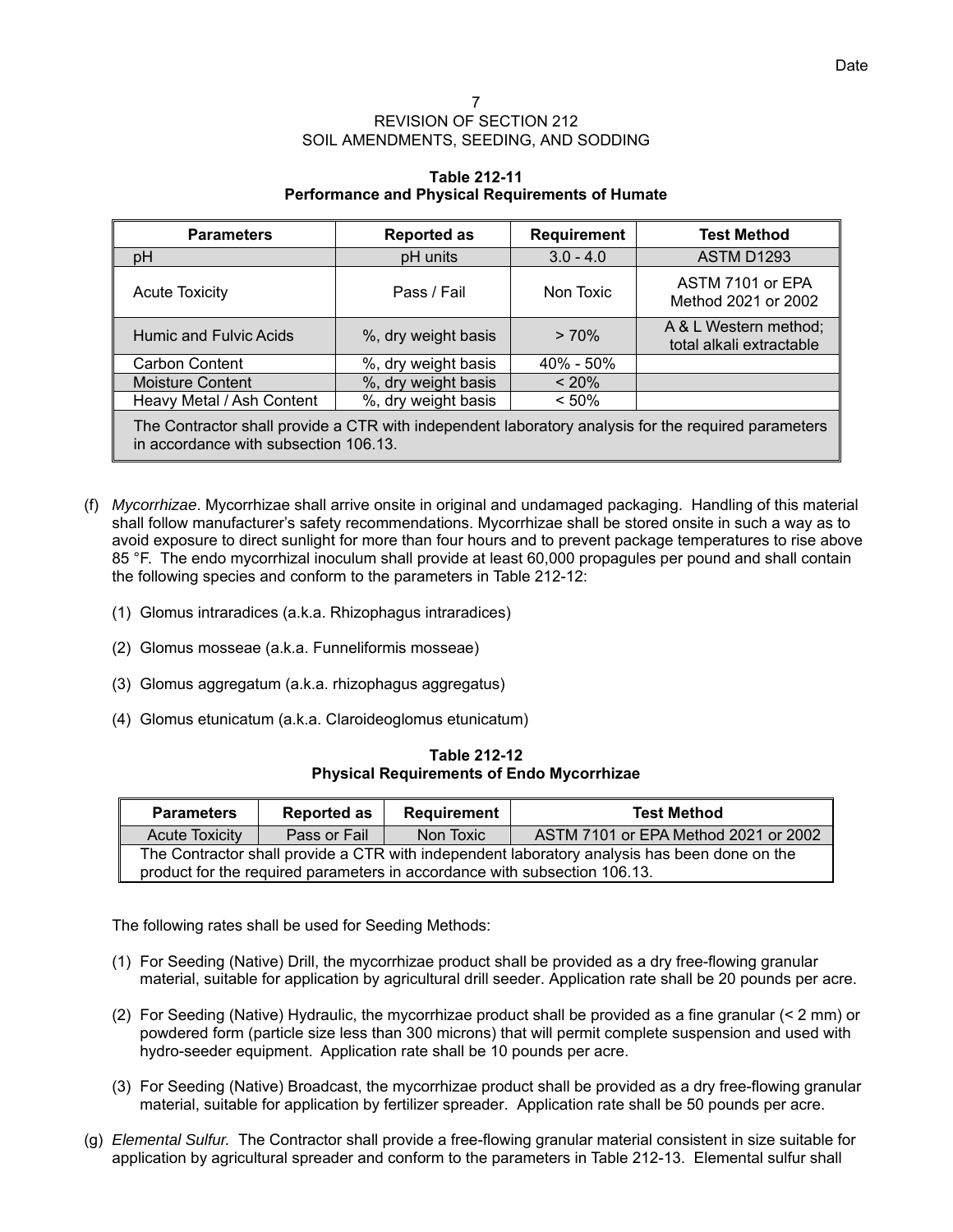arrive onsite in original and undamaged packaging.

## **Table 212-13 Physical Requirements of Elemental Sulfur**

| <b>Parameters</b>                           | <b>Reported as</b> | Requirement |
|---------------------------------------------|--------------------|-------------|
| Guaranteed Analysis of Elemental Sulfur (S) |                    | - 90        |
| <b>Bulk Density</b>                         | Lbs per cu.ft.     | > 75        |

(h) *Sod.* Sod shall be nursery grown and 99 percent weed free. Species shall be as shown on the plans. The 1 percent allowable weeds shall not include undesirable perennial or annual grasses or plants defined as noxious by current State statute or county noxious weed list. Soil thickness of sod cuts shall not be less than  $\frac{3}{4}$  inch or more than 1 inch. Sod shall be cut in uniform strips with minimum dimensions of 18 inches in width and 48 inches in length. The Contractor shall submit a sample of the sod proposed for use, which shall serve as a standard if approved. Sod furnished, whether in place or not, that is not up to the standard of the sample will be rejected. CDOT will reject all sod that was cut more than 72 hours prior to installation.

Each load of sod shall be accompanied by a certificate from the grower stating the type of sod and the date and time of cutting. The Contractor shall submit the certificate to the Engineer prior to application of the sod. Only sod that is accompanied by the certificate from the grower will be accepted and paid for.

# **CONSTRUCTION REQUIREMENTS**

**212.03 Submittals.** The Contractor shall provide the name and contact information of the seeding contractor 30 days prior to start of seeding work. The Contractor shall provide two copies of items (1) - (14) listed below to the Pre-vegetation Conference in accordance with Section 207. When the Contractor provides resubmittals to meet Contract requirements, the Region or Headquarters Landscape Architect shall be copied on all correspondence.

- (1) Written confirmation from the registered seed supplier, on the Contractor's letterhead, that the Contract specified seed has been secured. No substitutions of the contract specified seed will be permitted unless evidence is submitted, from three registered seed suppliers that the Contract specified seed is not available and will not become available during the anticipated construction period.
- (2) Seed vendor's business license issued by supplier's state or provincial Department of Licensing with a "seed dealer" endorsement.
- (3) A copy of each seed species germination report of analysis that verifies the lot has been tested by a recognized laboratory for seed testing within 13 months prior to the date of seeding.
- (4) A copy of each seed species purity laboratory report of analysis that verifies that the lot has been tested by a recognized laboratory for seed testing. The report shall list all identified species, seed count, and date of test.
- (5) Manufacturer's documentation stating that the fertilizer meets the Contract requirements.
- (6) Organic fertilizer documentation showing manufacturer and chemical analysis.
- (7) Permit issued from CDPHE confirming that the vendor can produce or sell compost in accordance with House Bill (HB) 1181
- (8) Documentation from the compost manufacturer that it is a participating member of in the U.S. Composting Council's Seal of Testing Assurance Program (STA).
- (9) Results of compost testing on an STA Compost Technical Data Sheet confirming all required test methods are met using the STA Program.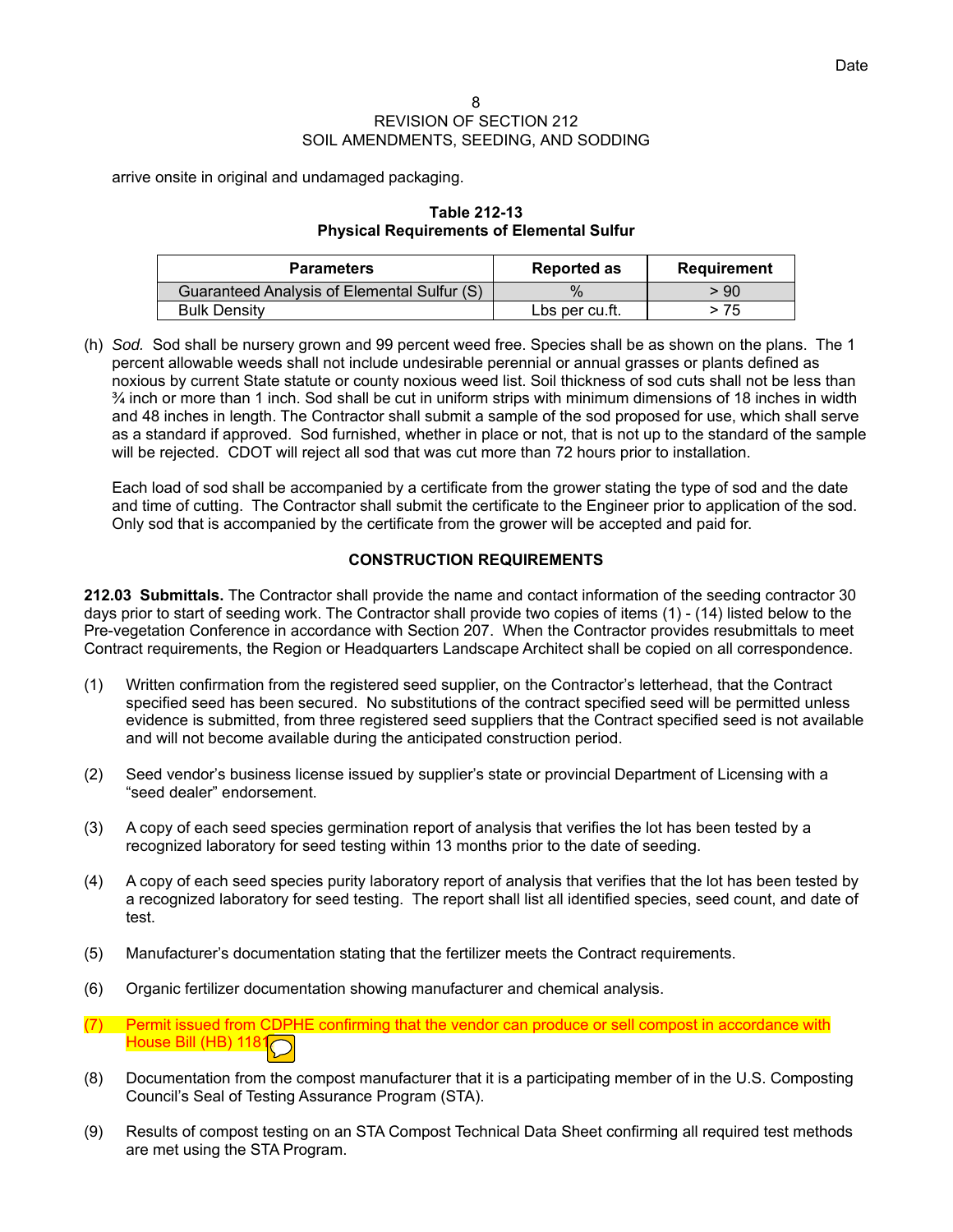- (10) Sample of physical compost (at least one cubic foot of material).
- (11) Manufacturer's documentation confirming that biotic soil amendment meets the required physical and performance criteria based on independent testing by the manufacturer.
- (12) Manufacturer's documentation confirming that humate meets the required physical and performance criteria based on independent testing by the manufacture.
- (13) Manufacturer's documentation confirming that mycorrizae meets the physical criteria based on independent testing and that the minimum required species is provided.
- (14) Instructions and documentation on how seeders will be calibrated onsite, in accordance with subsection 212.05(a).

**212.04 Seeding Seasons.** Seeding in areas that are unirrigated shall be restricted according to the parameters in Table 212-14.

# **Zone | Spring Seeding | Fall Seeding Areas other than the Western Slope**  Below 6000' Spring thaw to May 15 September 30 until consistent ground freeze 6000' - 7000' Spring thaw to May 15 September 15 until consistent ground freeze 7000' - 8000' Spring thaw to July 1 August 1 until consistent ground freeze Above 8000' Spring thaw to consistent ground freeze **Western Slope**  Below 6000' Spring thaw to May 1 August 1 until consistent ground freeze 6000' - 7000' Spring thaw to May 15 September 1 until consistent ground freeze Above 7000' Spring thaw to consistent ground freeze

## **Table 212-14 Seeding Seasons**

- (1) "Spring thaw" is the earliest date in a new calendar year in which seed can be buried  $\frac{1}{2}$  inch into the surface soil (topsoil) through normal drill seeding methods.
- (2) "Consistent ground freeze" is the time during the fall months in which the surface soil (topsoil), due to freeze conditions, prevents burying the seed ½ inch through normal drill seeding operations. Seed shall not be sown, drilled, or planted when the surface soil or topsoil is in a frozen or crusted state.

Seeding accomplished outside the time periods listed above will be allowed only when the Contractor's request is approved by the Engineer in writing, with coordination from the Region Landscape Architect. If requested by the Contractor, the Contractor must agree to perform the following work at no cost to the Department: reseed, remulch, and repair areas which fail to produce species indicated in the Contract.

If seeding is ordered by the Engineer outside the time periods listed above, the cost to repair areas that fail to produce species will be paid for by the Department.

**212.05 Native Seeding Methods**. Areas to be seeded shall be installed in accordance with SWMP Permanent Stabilization Plan.

All amendments and seeding shall be applied based on the seeding method and rates specified on the plans.

The Contractor shall complete the Amendments Verification Prerequisite for each of the seeding methods described herein. This shall be done by completing a Seed and Amendment Quantities Worksheet for each work area. This form shall have a list of all amendments and the seed labels for each of the areas to be worked on.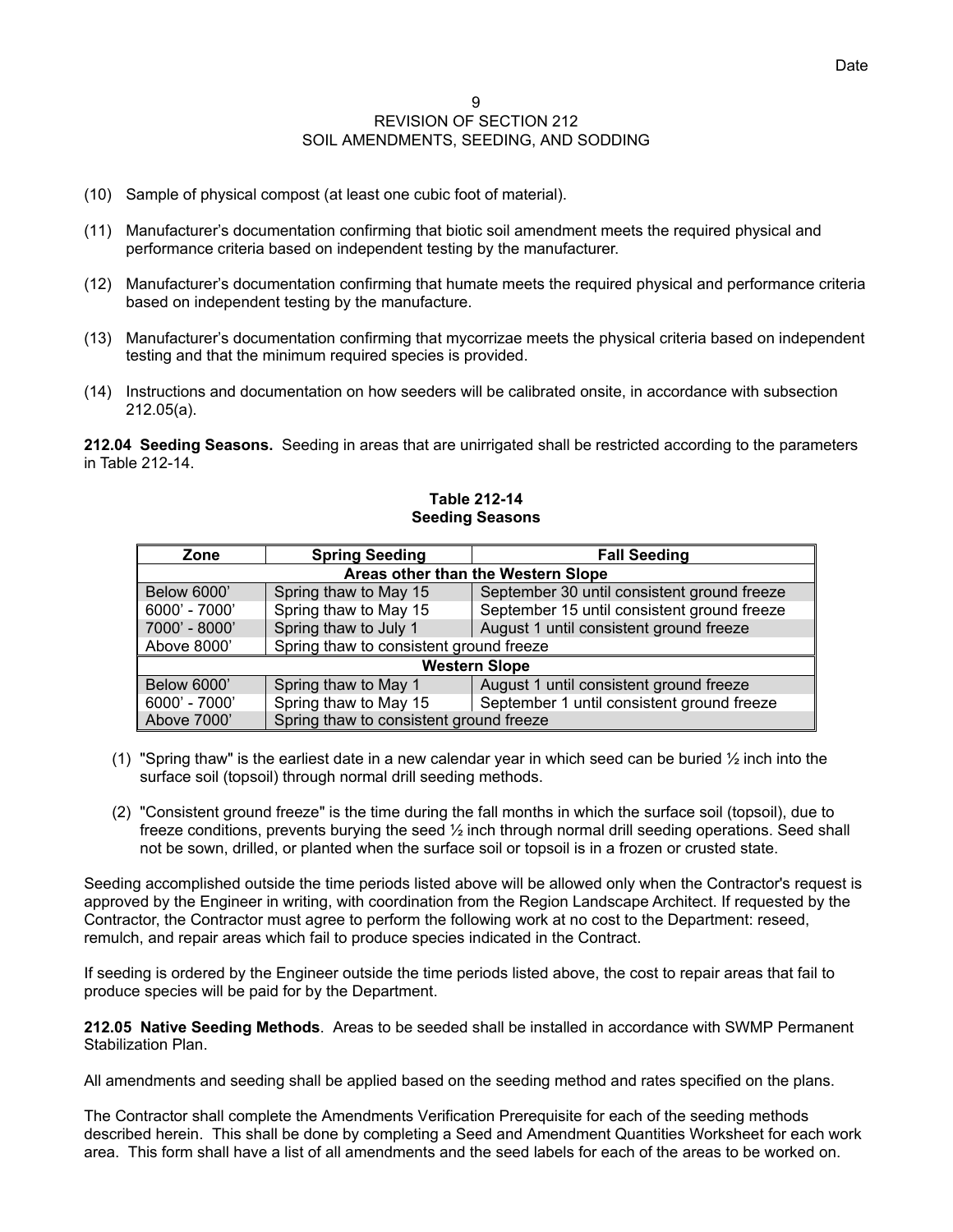The State required legal tags shall remain on the bag until opened and the seed placed in either the drill or hydraulic seeders in the presence of the Engineer. Seeding work shall not begin until written approval of the Form has been received from the Engineer.

In determining the weight of seed required for each work area, the Contractor shall use the Pure Live Seed (PLS) weight shown on each bag of seed. Calculations based on net weight will not be accepted.

The Contractor shall submit a proposed Permanent Stabilization Phasing Plan to the Engineer prior to the Prerevegetation Conference for approval showing how the SWMP Permanent Stabilization Plans will be implemented to minimize traffic loading damage to subgrade soil prepared and seeded areas. The proposed sequencing shall consider and identify strategies and site management control measures to protect seeded areas from foot, vehicle, and other disturbances. The strategic planning of the permanent seeding and mulch shall consider all other phasing of construction activities including traffic management and utility work. Areas damaged due to the Contractor's failing to protect the seeded areas shall be repaired at no cost to the Department. Seeded areas damaged due to circumstances beyond the Contractor's control shall be repaired and reseeded as ordered. Payment for corrective work, when ordered, shall be at the Contract prices shown and in accordance with subsection 109.04.

The following seeding application methods shall not be implemented during winds which are consistently higher than 20 MPH, or when the ground is frozen, excessively wet, or otherwise untillable. The Engineer may test to see if the moisture level in the soil is acceptable to work the soil by performing a Soil Plasticity Test as described in the Construction Manual. Multiple seeding operations shall be anticipated, based on acceptable seeding conditions. The seeding methods to be implemented shall be one or more of the following, as shown on the plans:

- (a) *Seeding (Native) Drill.*
	- (i) *Fertilizer, Compost, Humates and Elemental Sulfur.* The Contractor shall uniformly apply compost and elemental sulfur on the surface of the topsoil using an agricultural spreader at the rate of application specified on the plans. All competitive, non-native vegetation shall be uprooted and hauled offsite prior to spreading amendments. Prior to starting incorporation of compost and elemental sulfur, the Contractor shall receive written acceptance from the Engineer on the Seed and Amendment Quantities Form. Verification Prerequisite for this method also requires documentation on the Permanent Stabilization SWMP Site Maps with the approved areas outlined, signed, and dated by the Engineer to track progress. If SWMP Site Maps are not included in the Contract, the Contractor shall use the Contract grading or roadway plan sheets. For the verification process the Contractor shall provide the Engineer with all invoices and documentation of materials received.

Once the Quantities Verification Prerequisite is completed for an area, the Contractor shall homogenously incorporate the compost and elemental sulfur into the top 6 inches of topsoil. Tillage of the amendments shall be completed using a disc and harrow, field cultivator, vibra-shank, or other method suitable to site conditions. No measurable depth of organic amendment shall be present on the surface.

The shanks on the back of a grader or dozer shall not be used for tillage. Tillage may take multiple passes to achieve the desired harmonious incorporation. If multiple passes are required, the Contractor shall cross till the soil with the second pass occurring at a 30-degree angle to the first pass. On slope areas, all tillage shall be parallel to the contour.

Once incorporation of compost and elemental sulfur is approved, the Contractor shall uniformly apply fertilizer and humates on the surface of the topsoil using an agricultural spreader, if shown in the Contract documents.

(ii) *Seedbed Preparation.* Amended topsoil shall be cultivated to a firm but friable seedbed using cultipacker or seed bed roller implements. Crusted hard soils shall be broken up and all areas shall be free of clods, sticks, stones, debris, concrete, and asphalt in excess of 4 inches in any dimension in accordance with Section 207. Areas shall be left in a rough and uncompacted condition with a surface variance of 2 to 4 inches.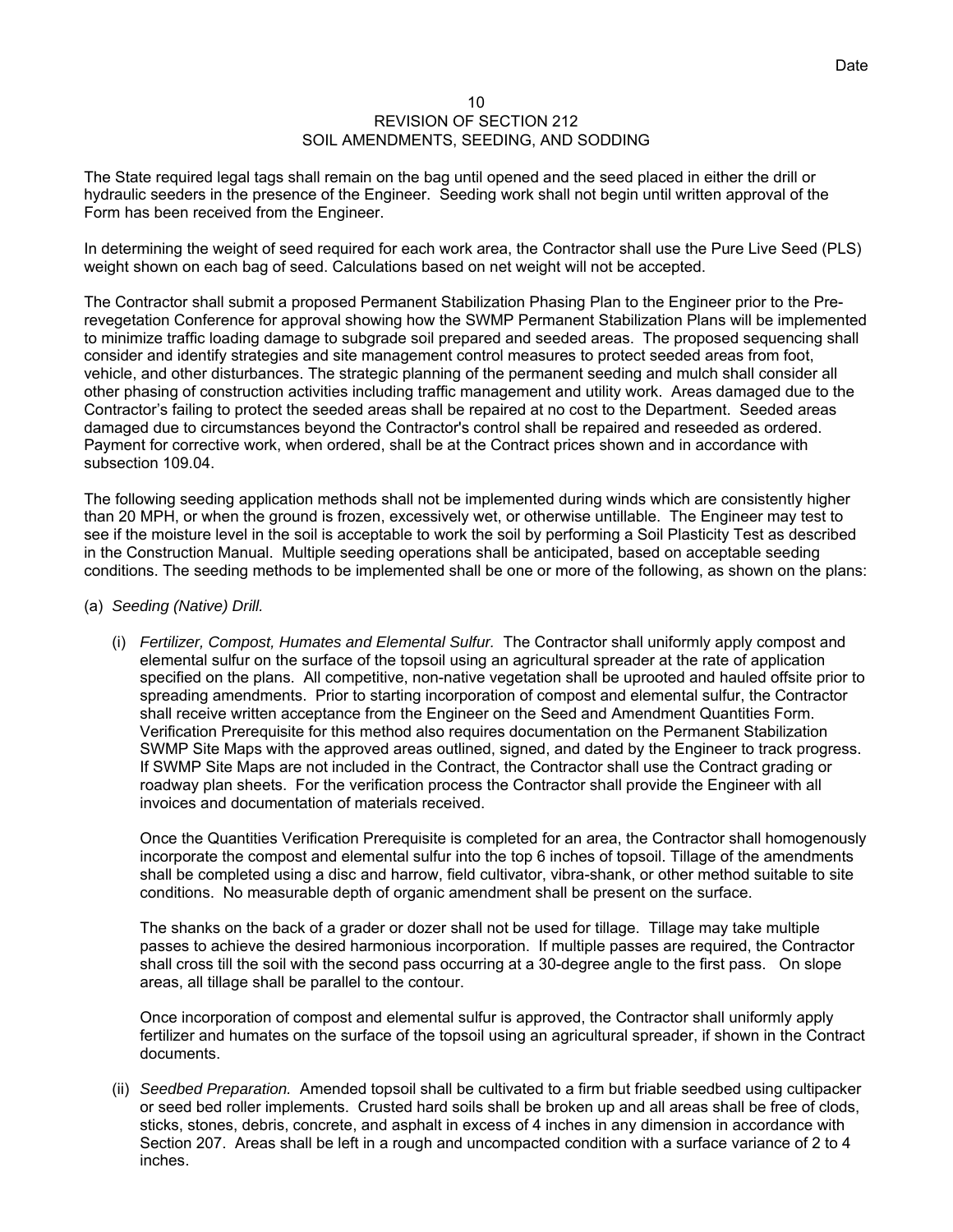(iii) *Seed and Mycorrhizae.* Prior to seeding, the finished grade of the soil shall be 1 inch below the top of all curbs, junction and valve boxes, walks, drives and other structures. Seeding shall be done within two days of seedbed preparation efforts (tilling or scarifying). If a rain event occurs that compacts or erodes the seedbed prior to performing seeding, the seedbed shall be re-prepared as directed by the Engineer.

Areas shall be seeded by mechanical power drawn drills suitable for area soils, topography, and size followed by packer wheels or drag chains. Mechanical power drawn drills shall have furrow openers and depth bands set to maintain a planting depth of at least ¼ inch and not more than ½ inch and shall be set to space the rows not more than 8 inches apart. Seeding equipment shall have a double disk opener, seed box agitator, and seed metering device.

The seeder shall be calibrated by collecting seed from a single drop tube in the presence of the Engineer based on the following procedure. The Contractor shall provide the tape measure, scale, collection cup, and seed bag with complete label from the supplier. The Contractor may submit an alternative method for approval at the site Pre-vegetation Conference.

- (1) Measure the total width (W) of the drill seeder.
- (2) Count the number of drill rows (N) on the seeder.
- (3) On drill seeders that the tire drives the seeding mechanism measure the tire circumference (C) in feet.
- (4) Calculate the number of rotations the tire will complete per acre using the following equation:

 $A =$  one acre or 43,560 square feet

 $A/W =$  feet  $(F)$  the drill seeder needs to travel for each acre

 $F/C =$  number of rotations  $(R)$  of the tire per acre

(5) Reduce the amount of tire rotations by one tenth.

 $R / 10 =$  Tire rotations to calibrate seeder (RCS)

- (6) Find the seeding rate (LBS PLS / Acre) on the Stormwater Management Plan.
- (7) Using the information from the seed tag, convert the PLS seed rate to a bulk seeding rate using the following equations:

% PLS =  $(%$  purity from seed label) x  $(% )$  germination from seed label) / 100

(LBS PLS / Acre) from the SWMP / % PLS = Required bulk seed per acre

(8) Reduce the required bulk seed per acre based on the number of seeder tubes.

Required bulk seed per acre  $/N =$  Weight in ounces of bulk seed from one tube

(9) Reduce the required bulk seed rate from the tube by one tenth.

Weight of bulk seed from one tube / 10 = Collected bulk seed weight (CBS)

- (10) Set the drill seeder to the correct seeding rate using the manufacturer's recommendation.
- (11) With the collection cup under one tube and the driving wheel jacked up, rotate the tire the RCS amount of times. Use the value stem to count the rotations.
- (12) Using the scale, weigh the seed in the collection cup.
- (13) Adjust the drill calibration until the weight of bulk seed in the collection cup equals the CBS.

Drill seeders shall be recalibrated every seven days and each time the drill is mobilized onsite. The Contractor shall submit a written statement that the equipment is calibrated, and shall provide the correct depth based on conditions before seeding actions are initiated. The Contractor shall continuously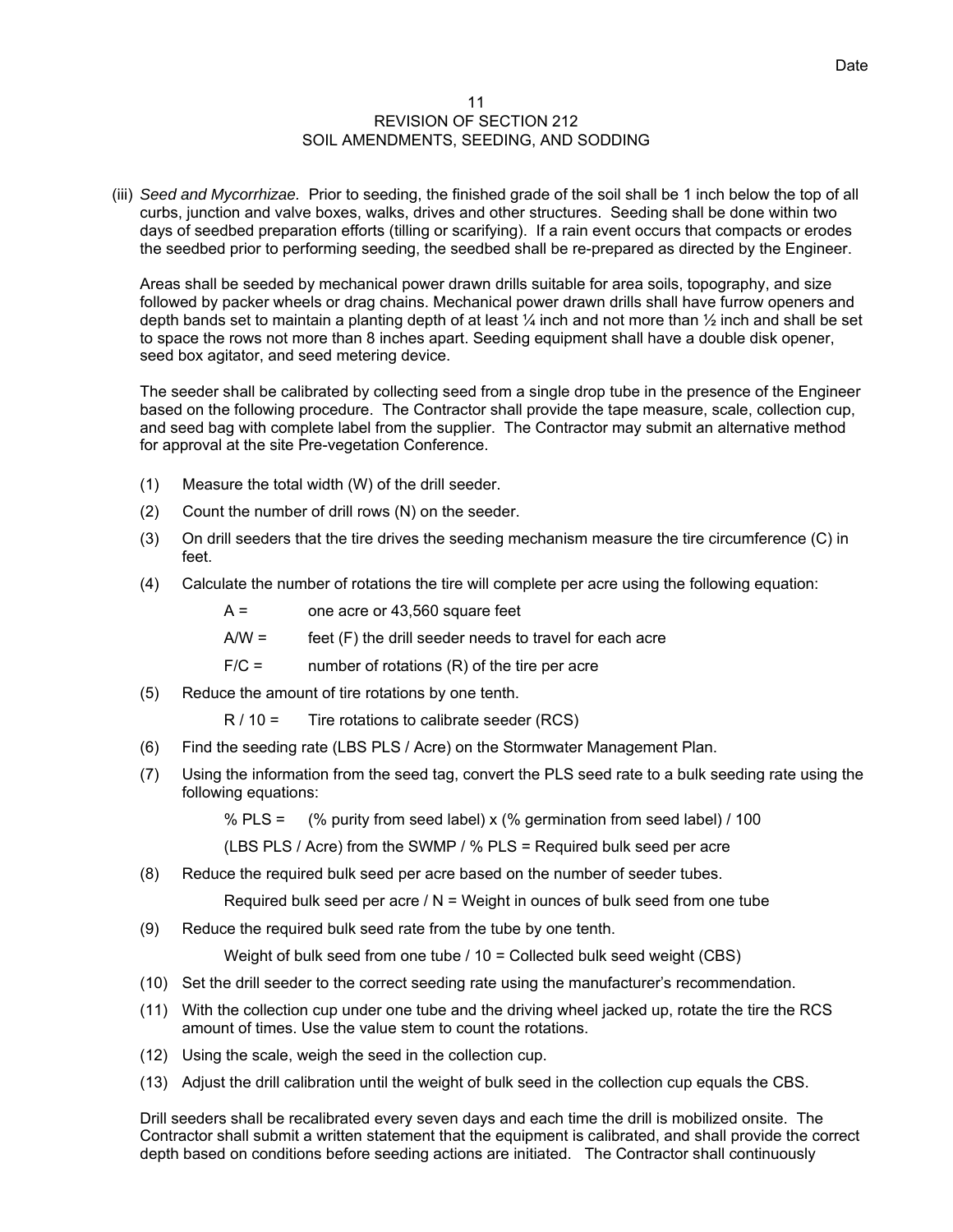monitor equipment to ensure that it is providing a uniform seed application.

If mycorrhizae is called for on the plans, the granules shall be included with the seed in the drill seeder such that the mycorrhizae is placed at or below the seed.

The distance between furrows produced using the drill shall not be more than 8 inches. If rows on the drill exceed 8 inches, the Contractor shall drill the areas twice (if achievable at 30-degree angles to each other) at no additional cost to the Department.

After seeding, the furrows that were created by the drill shall be maintained in place. Construction traffic, other than what is needed to mulch the areas, shall not be permitted on the areas completed.

Seeding and permanent stabilization mulching shall be accomplished within 24 hours of seedbed preparation efforts (tilling or scarifying).

# (b) *Seeding (Native) Hydraulic.*

This method utilizes water as the carrying agent and mixes biotic soil amendments, seed, organic fertilizer, humates, mycorrhizae and elemental sulfur into a single slurry for hydraulic application. The Contractor shall furnish and place combined slurry with a hydro-seeder that will maintain a continuous agitation and apply homogenous mixture through a spray nozzle. The pump shall produce enough pressure to maintain a continuous, non-fluctuating spray that will reach the extremities of the seeding area. Water tanks shall have a means of measuring volume in the tank. Seed shall be added to the slurry onsite, no more than 60 minutes before starting application. Slurry shall be applied from a minimum of two opposing directions to achieve complete soil coverage.

The application of the single slurry shall be applied within four hours of adding Mycorrhizae.

The Contractor shall prevent seed, fertilizer, and mulch from falling or drifting onto areas occupied by rock base, rock shoulders, plant beds, or other areas where grass is detrimental. The Contractor shall remove material that falls on plants, roadways, gravel shoulders, structures, and other surfaces where material is not specified.

- (i) *Seedbed Preparation*. All areas shall be loosened to at least 6 inches, leaving the surface in rough condition with a surface variance of 6 to 8 inches. On steep slopes tillage shall be accomplished with appropriate equipment as the slope is constructed. Soil areas shall be tilled to produce loose and friable surfaces with crusted hard soils broken up. All slopes shall be free of clods, sticks, stones, debris, concrete, asphalt and all other materials in excess of 4 inches in any dimension. All competitive, nonnative vegetation shall be uprooted and hauled offsite prior to spreading amendments. Under no circumstances shall the ground surface be smooth and compacted.
- (ii) *Biotic Soil Amendment, Fertilizer, Humate, Mycorrhizae and Seed*. The Contractor shall assemble all materials for proposed areas to hydro-seed and review quantities with area of coverage with the Engineer as the Quantities Verification Prerequisite for this method. Prior to mixing in the tank, the Contractor shall receive written acceptance from the Engineer on the Seed and Amendment Quantities Form that the correct quantities are onsite. This quantities verification prerequisite also requires documentation on the Permanent Stabilization SWMP Site Maps with the approved areas outlined, signed, and dated by the Engineer to track progress. If SWMP Site Maps were not included in the Contract, grading or roadway plan sheets shall be used. For the verification process, the Contractor shall provide the Engineer with all documentation for materials in unopened packaging.

After the Quantities Verification Prerequisite has been approved, the hydro-seeder shall be filled with water to 1/3 of its required volume. Following this, water and biotic soil amendments shall be added to the hydro-seeder at a consistent rate. The ratio of water to Biotic Soil Amendments shall be in accordance with manufacturer's recommendations. Fertilizer, humates and mycorrhizae shall then be added until the tank has reached 3/4 of its required volume. The tank shall then be filled with water to the required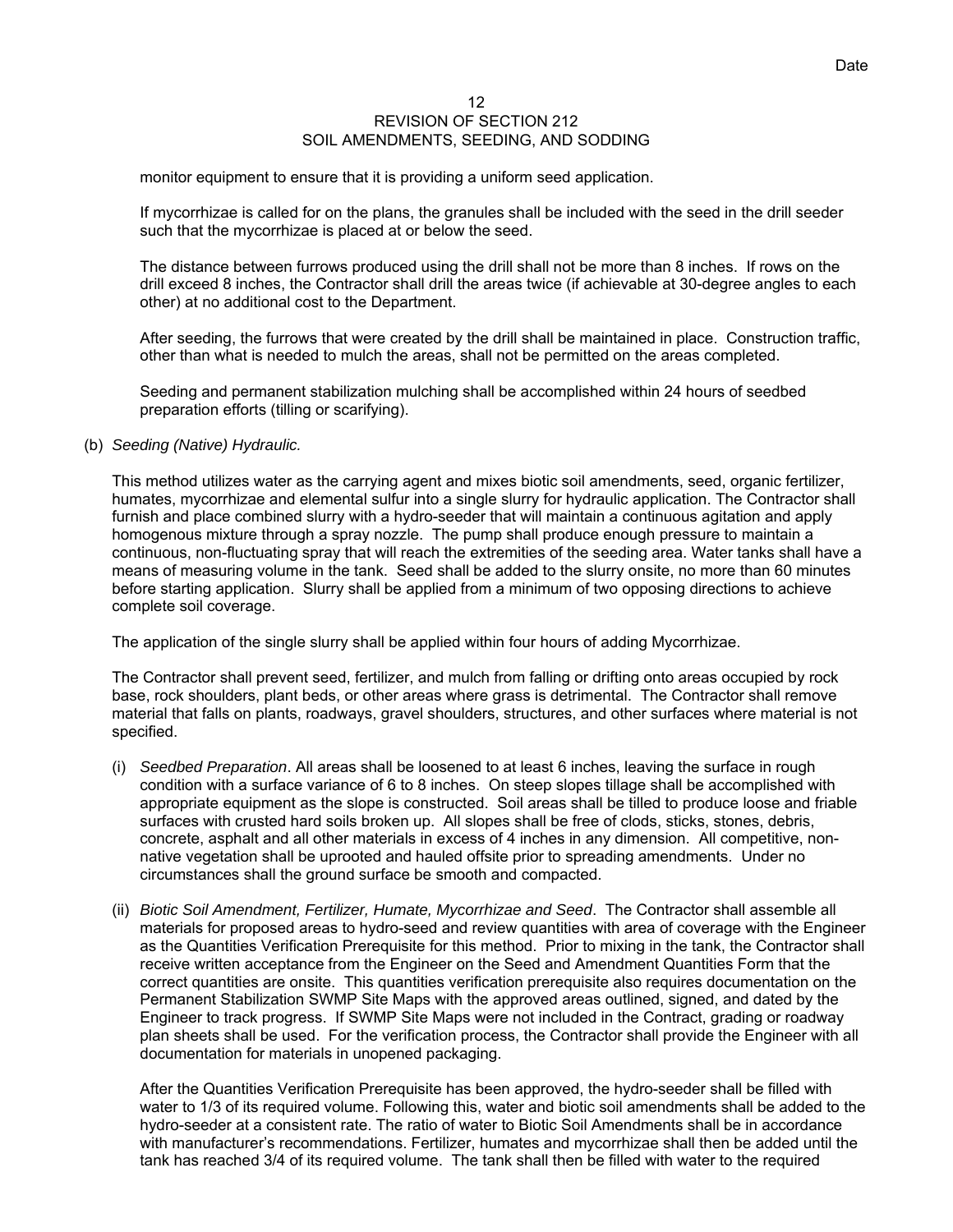volume. Uniform slurries shall be agitated or mixed for a minimum of ten minutes after all water and materials are in the tank.

Hydraulic seeding equipment shall include a pump capable of being operated at 100 gallons per minute and at 100 pounds per square inch pressure. The equipment shall have a nozzle adaptable to hydraulic seeding requirements. Storage tanks shall have a means of estimating the volume used or remaining in the tank.

Seed shall be added to the slurry onsite no more than 60 minutes before starting application. The Contractor shall increase the Seed Plan rates (LBS PLS / Acre) as shown on the plans by 1.5 times at no additional cost to the Department. The Contractor may be required to apply slurry using multiple hoses to ensure uniform application to all areas of the site. Coverage rates shall be based on the volume of material in the tank, as verified by the Engineer. Areas of lighter applications (covering more area than what is calculated) will require additional application, as directed.

An appropriate curing period shall be in accordance with manufacturer's recommendations, and shall consider forecasted weather conditions.

Hydraulic application of native seed shall be accomplished within two days of seedbed preparation efforts (tilling or scarifying) to make additional seedbed preparation unnecessary. Permanent stabilization mulching shall be accomplished within 24 hours of hydraulic application of native seed.

(c) *Seeding (Native) Broadcast.*

This method utilizes hand equipment to broadcast spread amendments and seed over prepared seed beds.

(i) *Fertilizing, Compost, Humate and Elemental Sulfur.* The Contractor shall uniformly apply compost and elemental sulfur on the surface of the placed topsoil using an agricultural spreader at the rate of application specified on the plans. All competitive non-native vegetation shall be uprooted and hauled offsite prior to spreading amendments. Prior to starting incorporation, the Contractor shall receive written acceptance from the Engineer on the Seed and Amendment Quantities Form that the correct quantities will be applied. The Quantities Verification Prerequisite for this method also requires documentation on the Permanent Stabilization SWMP Site Maps with the approved areas outlined, signed, and dated by the Engineer to track progress. If SWMP Site Maps are not included in the Contract, the grading or roadway plan sheets shall be used.

Once the Quantities Verification Prerequisite is completed for an area, the Contractor shall homogenously incorporate the Compost into the top 6 inches of soil. Tillage of the amendments shall be completed using hand tillers or approved small space implements.

Once incorporation of compost and elemental sulfur is approved, the Contractor shall uniformly apply organic fertilizer and humates on the surface of the topsoil using an agricultural spreader.

- (ii) *Seedbed Preparation.* Amended topsoil shall be cultivated to a firm but friable seedbed using tractor implements. Crusted hard soils shall be broken up and all areas shall be free of clods, sticks, stones, debris, concrete, and asphalt in excess of 4 inches in any dimension in accordance with Section 207. Areas shall be left in a rough condition with a surface variance of 2 to 4 inches. Under no circumstances shall the ground surface be smooth and compacted.
- (iii) *Seed and Mycorrhizae.* Prior to seeding, the finished grade of the soil shall be 1 inch below the top of all curbs, junction and valve boxes, walks, drives and other structures. Seeding shall be accomplished within two days of seedbed preparation efforts (tilling or scarifying) to make additional seedbed preparation unnecessary. If a rain event occurs that compacts or erodes the seedbed prior to performing seeding, the seedbed shall be re-prepared as directed.

Areas shall be seeded by broadcast-type seeders (cyclone or approved mechanical seeders). The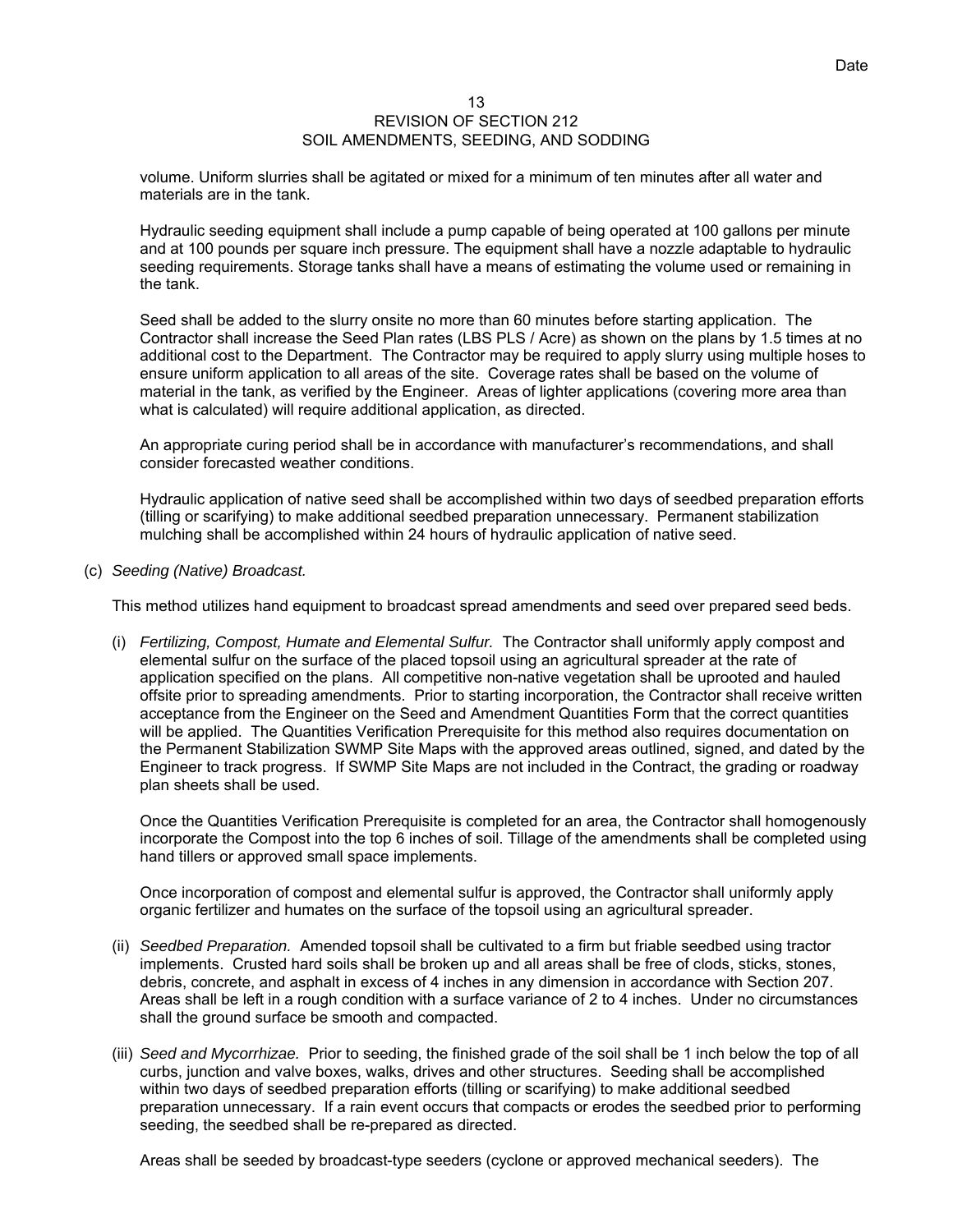# 14

## REVISION OF SECTION 212 SOIL AMENDMENTS, SEEDING, AND SODDING

Contractor shall increase the Seed Plan rates (LBS PLS / Acre) as shown on the plans by 1.5 times at no additional cost to the Department.

After seeding, mycorrhizae shall be evenly hand-distributed across the area. Seed and mychorrizae shall be covered by hand raking and covering with  $\frac{1}{4}$  to  $\frac{1}{2}$  inch of topsoil. Mychorrizae shall not be exposed to sunlight for more than four hours. Seeding and permanent stabilization mulching shall be accomplished within 24 hours of seedbed preparation efforts (tilling or scarifying). Using equipment with continuous cleat tracks (cat-tracking) to cover seed is not permitted.

**212.06 Seeding (Temporary).** Areas of topsoil shall be seeded with annual grasses in accordance with SWMP Interim Site Maps or as directed by the Engineer.

Seeding may take place at any time during the year as long as the ground is not covered in snow and topsoil is not frozen. Topsoil may be placed in a stockpile or distributed on-grade after receiving subgrade soil preparation.

Interim stabilization for areas that receive temporary seeding shall be in accordance with subsection 208.04(e)2. Seed shall not be included with interim hydraulic mulch applications.

The Contractor shall wait to amend topsoil until the area is ready for permanent seeding with native seed mix shown on the SWMP. The Contractor shall use either the drill, hydraulic, or broadcast method of seeding. Seeding rates (LBS PLS / Acre) shall be increased by 1.5 times for hydraulic and broadcast methods at no additional cost to the Department.

Seed shall meet the requirements of 212.02(a) and shall be selected from Table 212-1 based on the application time.

| <b>Common Name</b>    | <b>Botanical Name</b> | <b>Application Time</b> | <b>Seeding Rates</b><br>(LBS PLS / Acre) | <b>Planting</b><br>Depth (inches) |
|-----------------------|-----------------------|-------------------------|------------------------------------------|-----------------------------------|
| Oats                  | Avena sativa          | October 1 - May 1       | 35                                       | 1 - 2                             |
| <b>Foxtail Millet</b> | Setaria italica       | May 2 - September 30    | 30                                       | $1/2 - 3/4$                       |

# **Table 212-1 Temporary Seed Mixes**

The Contractor shall restrict motorized vehicle and foot traffic from areas that have received temporary seeding.

**212.07 Seeding (Lawn).** Lawn grass seeding shall be accomplished in the seeding seasons in accordance with subsection 212.03.

(a) *Fertilizing and Soil Conditioning.* The first application of fertilizer, soil conditioner, or both shall be incorporated into the soil immediately prior to seeding, and shall consist of a soil conditioner, commercial fertilizer, or both as designated in the Contract. Fertilizer called for on the plans shall be worked into the top 4 inches of soil at the rate specified in the Contract. Biological nutrient, culture, or humate based material called for on the plans shall be applied in a uniform application onto the soil service. Organic amendments shall be applied uniformly over the soil surface and incorporated into the top 6 inches of soil.

The second application of fertilizer shall consist of a fertilizer having an available nutrient analysis of 20-10-5 applied at the rate of 100 pounds per acre. It shall be uniformly broadcast over the seeded area three weeks after germination or emergence. The area shall then be thoroughly soaked with water to a depth of 1 inch.

Fertilizer shall not be applied when the application will damage the new lawn.

(b) *Seedbed Preparation.* In preparation of seeding lawn grass, irregularities in the ground surface, except the saucers for trees and shrubs, shall be removed. Measures shall be taken to prevent the formation of low places and pockets where water will stand.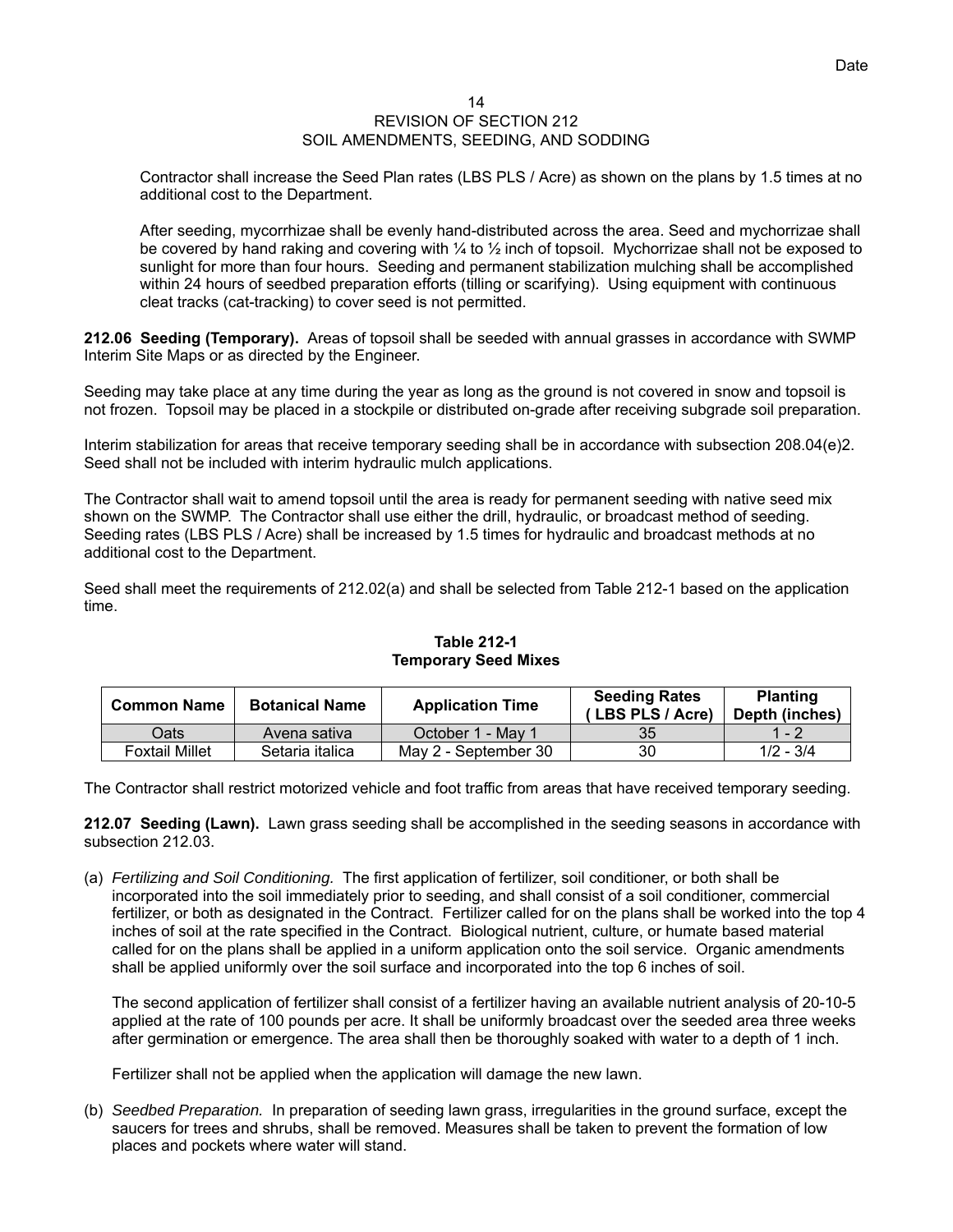Immediately prior to seeding, the ground surface shall be tilled or hand worked into an even and loose seedbed to a depth of 6 inches, free of clods, sticks, stones, debris, concrete, and asphalt in excess of 2 inches in any dimension, and brought to the desired line and grade.

(c) *Seeding.* Seed shall be drilled with mechanical landscape type drills. Broadcast type seeders or hydraulic seeding will be permitted only on small areas not accessible to drills. Seed shall not be drilled or broadcast during windy weather or when the ground is frozen or untillable.

# **211.08 Sodding.**

(a) *Fertilizing and Soil Conditioning*. Prior to laying sod, the 4 inches of subsoil underlying the sod shall be treated by tilling in fertilizer, compost, or humates as specified on the plans. Amendments shall be applied uniformly over the soil surface and incorporated into the top 6 inches of soil.

After laying the sod, it shall be fertilized with a fertilizer having a nutrient analysis of 20-10-5 at the rate of 200 pounds per acre. Fertilizer shall not be applied when the application will damage the sod.

- (b) *Soil Preparation.* Prior to sodding, the ground shall be tilled or hand worked into an even and loose sod bed to a depth of 6 inches, and irregularities in the ground surface shall be removed. Sticks, stones, debris, clods, asphalt, concrete, and other material more than 2 inches in any dimension shall be removed. Depressions or variances from a smooth grade shall be corrected. Areas to be sodded shall be smooth before sodding occurs.
- (c) *Sodding.* Sod shall be placed by staggering joints with all edges touching. On slopes, the sod shall run approximately parallel to the slope contours. Where the sod abuts a drop inlet, the subgrade shall be adjusted so that the sod shall be 1-½ inches below the top of the inlet.

Within one hour after the sod is placed and fertilized it shall be watered. After watering the side, the sod shall be permitted to dry to the point where it is still wet enough for effective rolling. The Contractor shall roll the sod in two directions with a lawn roller capable of applying between 50 - 80 pounds per square inch of surface pressure to eliminate air pockets.

# **METHOD OF MEASUREMENT**

**212.09** The quantities of lawn seeding and the three native seeding types will not be measured but shall be the quantities designated in the Contract, except that measurements will be made for revisions requested by the Engineer, or for discrepancies of plus or minus five percent of the total quantity designated in the Contract.

The quantity of sod will be by the actual number of square feet, including soil preparation, water, fertilizer, and sod, completed and accepted.

Organic Fertilizer, Compost (Mechanically Applied), Humates, Mycorrhizae soil amendments for Seeding (Native) methods drill, hydraulic, and broadcast will be measured by the actual quantity of material applied and accepted.

Measurement for acres will be by slope distances.

# **BASIS OF PAYMENT**

**212.10** The accepted quantities of lawn seeding, native seeding, soil conditioning, and sod will be paid for at the contract unit price for each of the pay items listed below that appear in the bid schedule. Rejected seed that has been stored longer than 14 days shall be re-ordered at the expense of the Contractor.